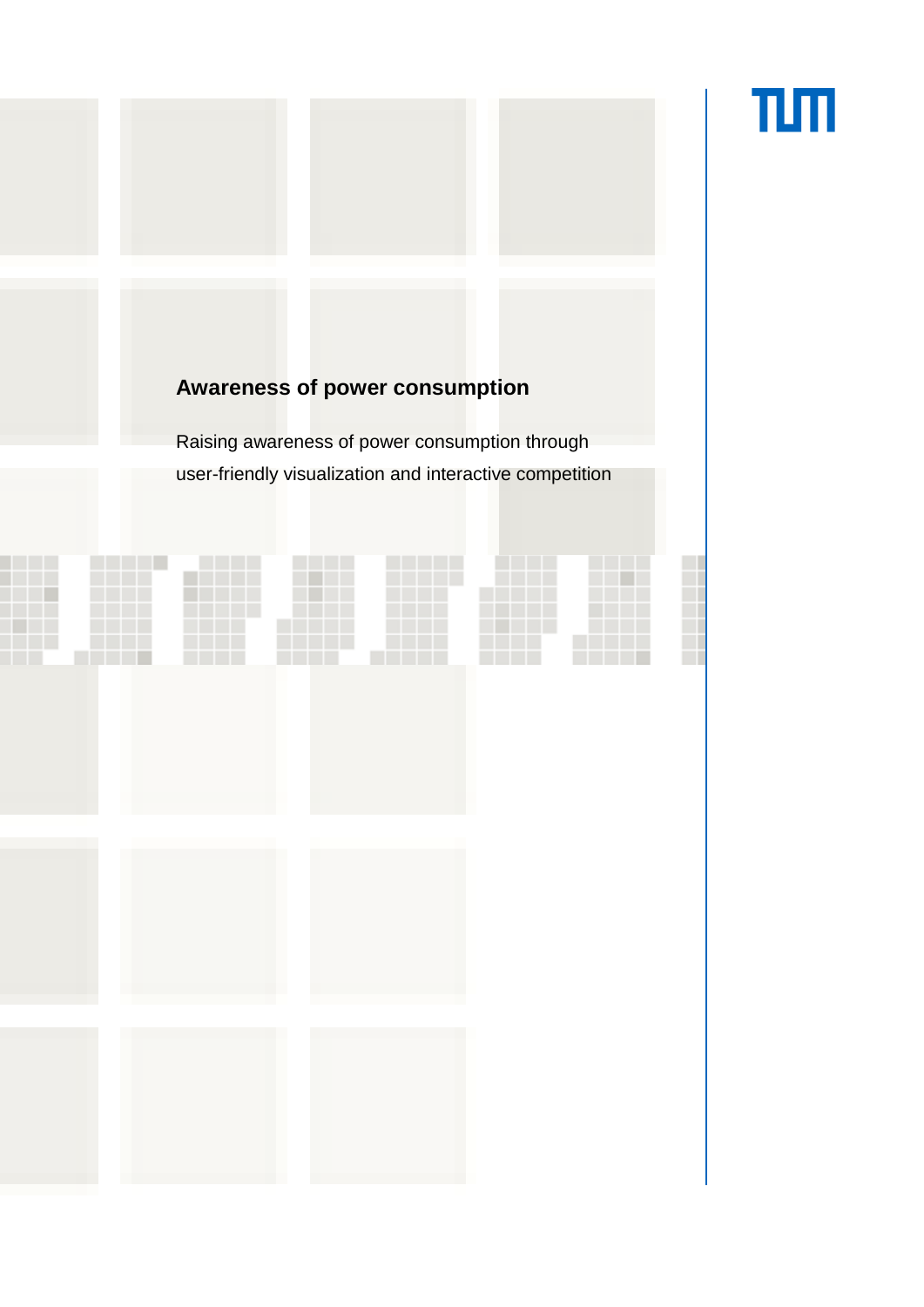

#### **Awareness of power consumption**

Raising awareness of power consumption through user-friendly visualization and interactive competition

### **Abstract**

#### **Imprint:**

Technical University of Munich Chair of Building Technology and Climate Responsive Design Prof. Dipl.-Ing. Thomas Auer

Dipl.-Wirt.-Ing. Thomas Schmid, M.Sc. Sen Dong, M.Sc. Kristoffer Kramer, M.Sc.

#### **Duration:**

May 2016 – January 2018

**Munich, January 2018**

The research project was supported by: Stiftung Bayerisches Baugewerbe

The research project was funded by the Research Initiative "Zukunft Bau" of the Federal Institute for Building, Urban and Regional Research. (Reference number: SWD-10.08.18.7-16.03) This publication reflects the views of the authors only.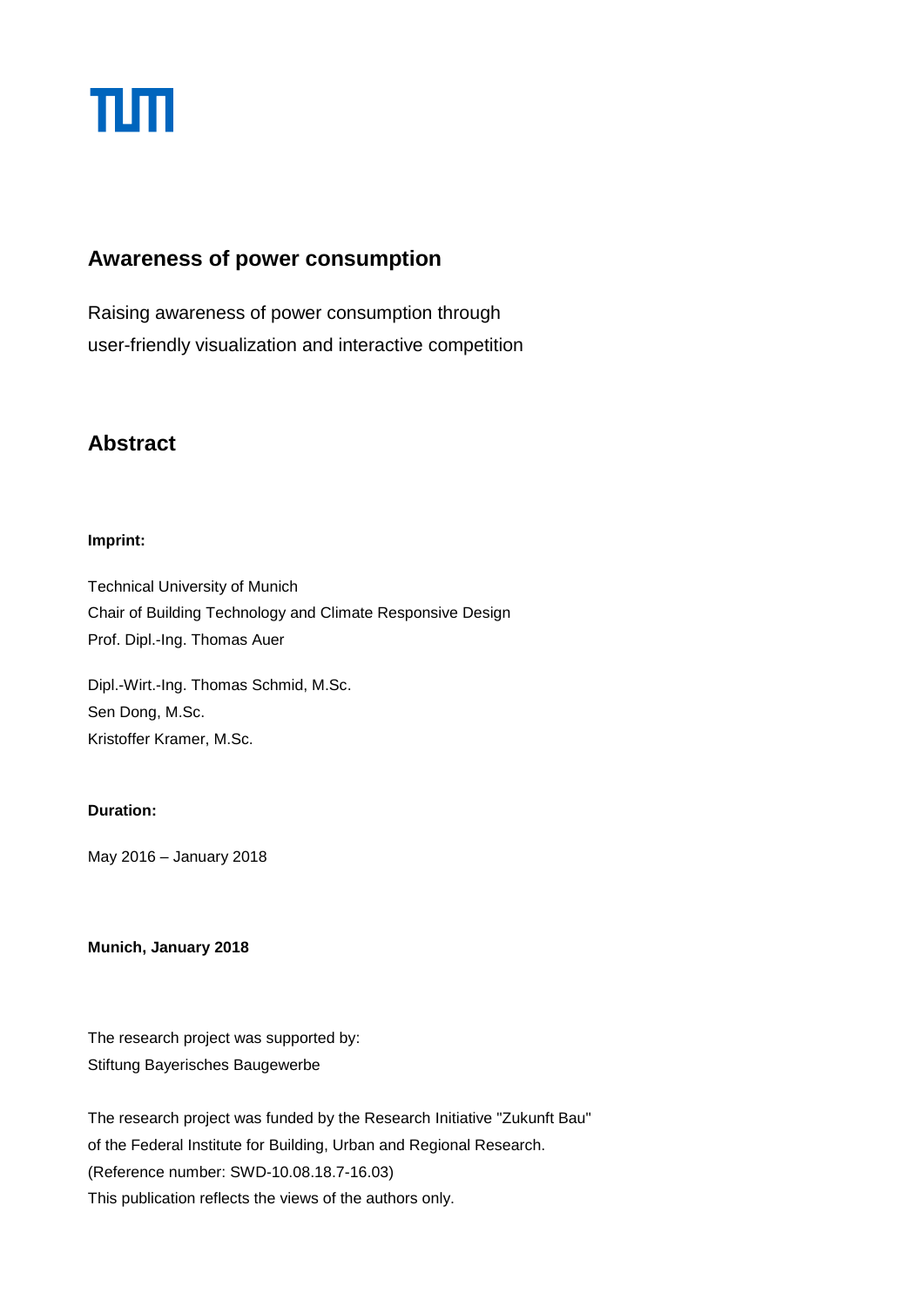

## 1 Introduction

By the system of annual billing of electricity, in practice it is not possible for the user neither to draw conclusions from his current behavior, nor to control his influence on the power consumption. This means that consumers can only guess which patterns of behavior have a low or high impact on the electricity bill. The consumer faces the challenge of developing a quantitative sense of electric energy.

## 2 Objective of the research project

It is necessary to understand the short and long term effects of our behavior in a direct and quantified way. This is possible with the aid of a sufficiently disaggregated total current, since the data made available to the consumer directly allow drawing conclusions about his behavior. The objective of the research project is to raise awareness in dealing with the resource of electricity. The everyday use of electricity should become more tangible, more conscious and more quantifiable for the consumer. The result of the project is to provide a simple but effective tool to quantify one's own power consumption via easily understandable visualizations.

The basic work steps to achieve the research project were divided into the following areas:

- Data provision
- Data processing
- Data visualization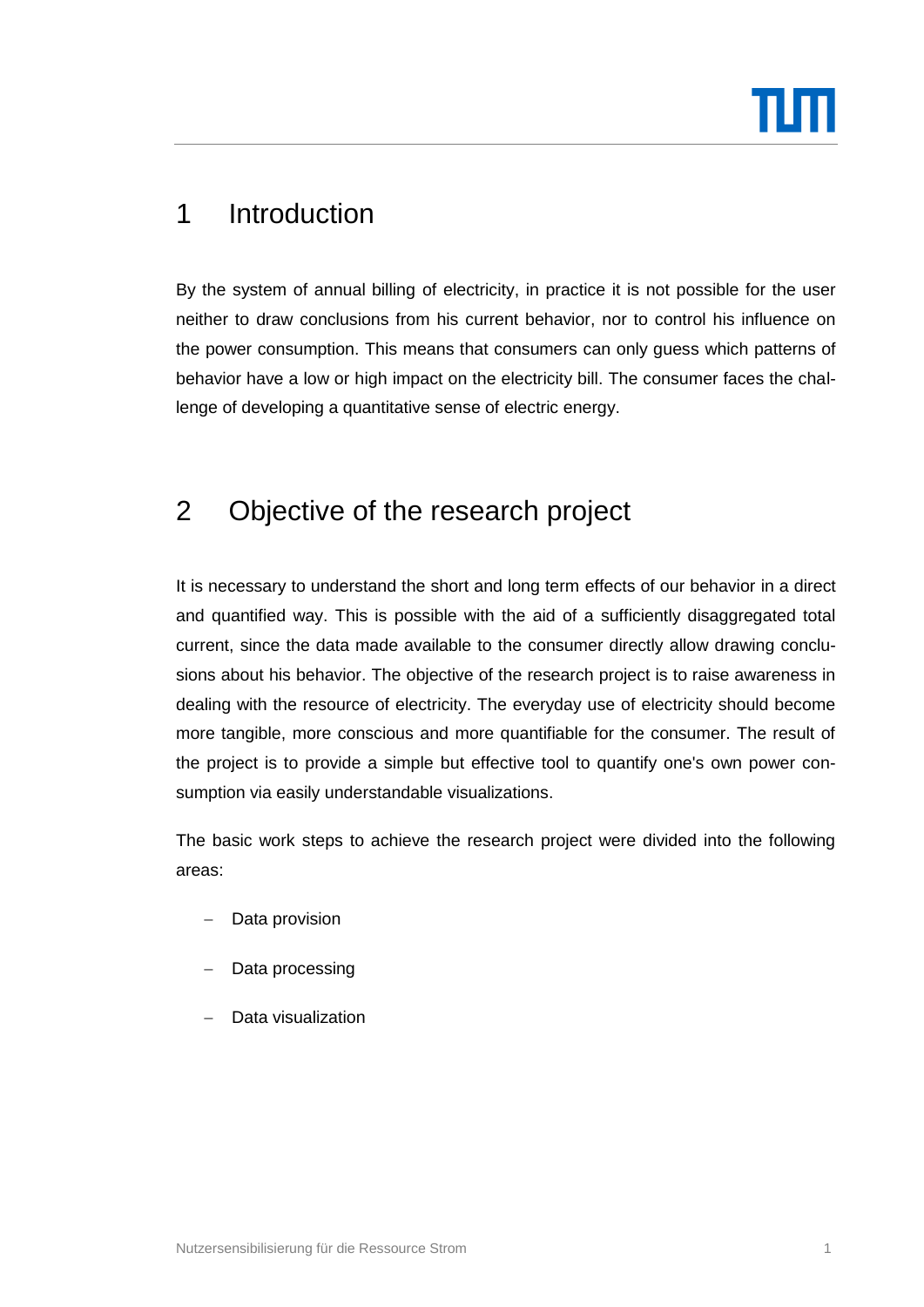

A general overview of the hardware concept and its components (data provisioning, data processing, data visualization) is illustrated in [Figure 2.1.](#page-3-0)



#### Hardware concept

<span id="page-3-0"></span>

The installation of readable electricity meters allows further processing of the data in a meaningful degree of detail. Using readable interfaces on the meters, the power consumption is taken, translated into usable energy units (kWh) and transferred to a database for further processing. These steps can be implemented holistically using a programmable controller board (minicomputer).

To process the data, a suitable server for data storage and visualization was set up at the chair. In order for the data to be transferred, processed and finally visualized in a further step, the development and programming of a data logger program (controller board) as well as the creation of a database (server) was obligatory.

For the visualization of the data, a web application was developed for the research project, which enables cross-system display on almost all network- or internet-compatible devices (such as computers, laptops, smartphones, etc.).

As an initial view (dashboard) of the visualization concept, an interactive annual calendar was developed and implemented. All further detailed views (e.g. day view, weekly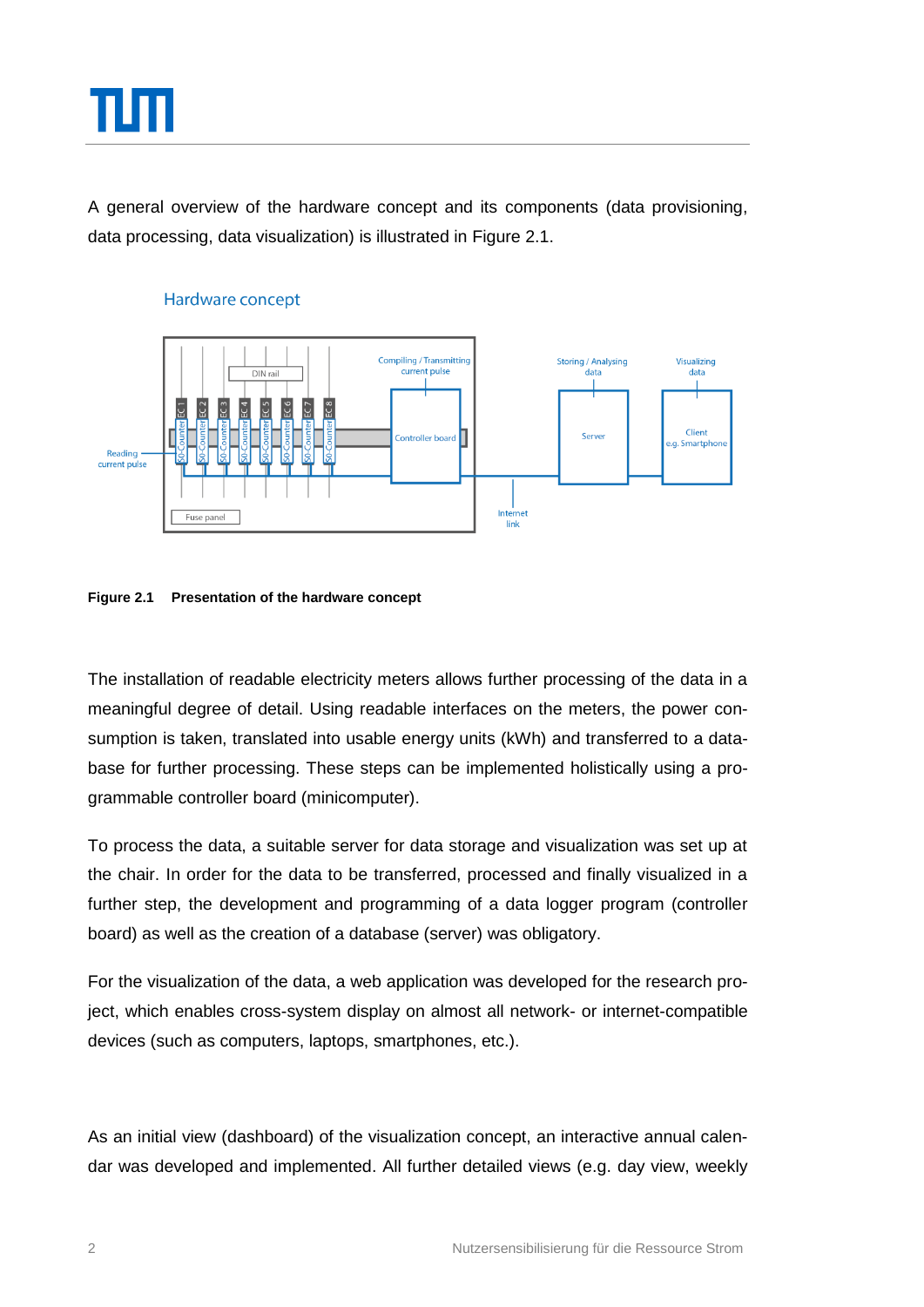

view, monthly or yearly view) are directly accessible  $($  + [Figure 2.2\)](#page-4-0). At the same time, it is very easy to identify low-consumption or high-consumption days on the basis of different daytime colorations.



<span id="page-4-0"></span>**Figure 2.2 Interactive annual calendar (dashboard of the visualization concept)**

[Figure 2.3](#page-4-1) exemplifies the detailed view of a selected day.



<span id="page-4-1"></span>**Figure 2.3 Day view bar graph in kWh per power circuit**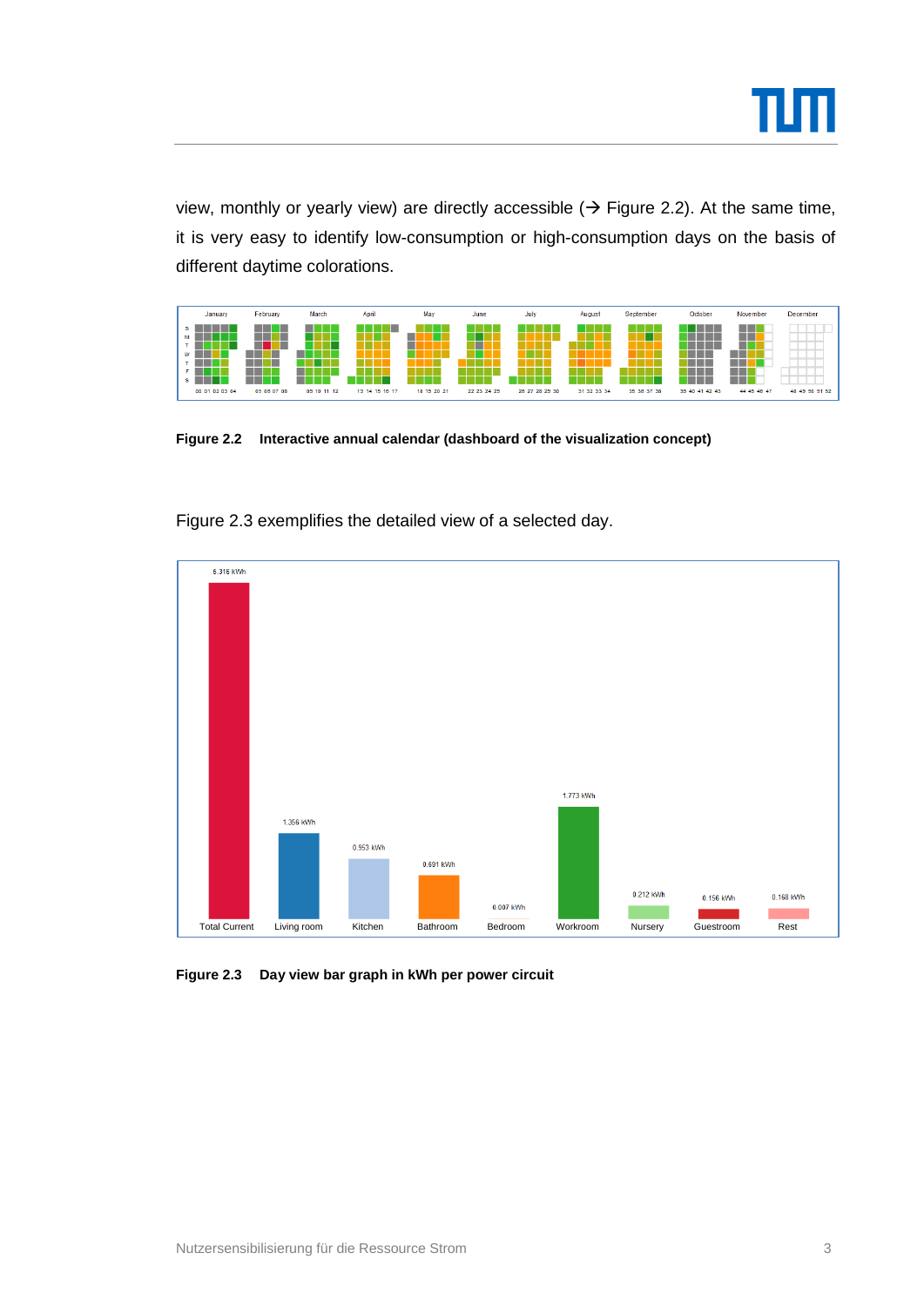

As an alternative to the bar graph, further graphs were developed ( $\rightarrow$  [Figure 2.4,](#page-5-0) [Fig](#page-5-1)[ure 2.5\)](#page-5-1)



<span id="page-5-0"></span>**Figure 2.4 Day view line graph in kWh per power circuit and hour**



<span id="page-5-1"></span>**Figure 2.5 Day view pie graph, percentage distribution per power circuit**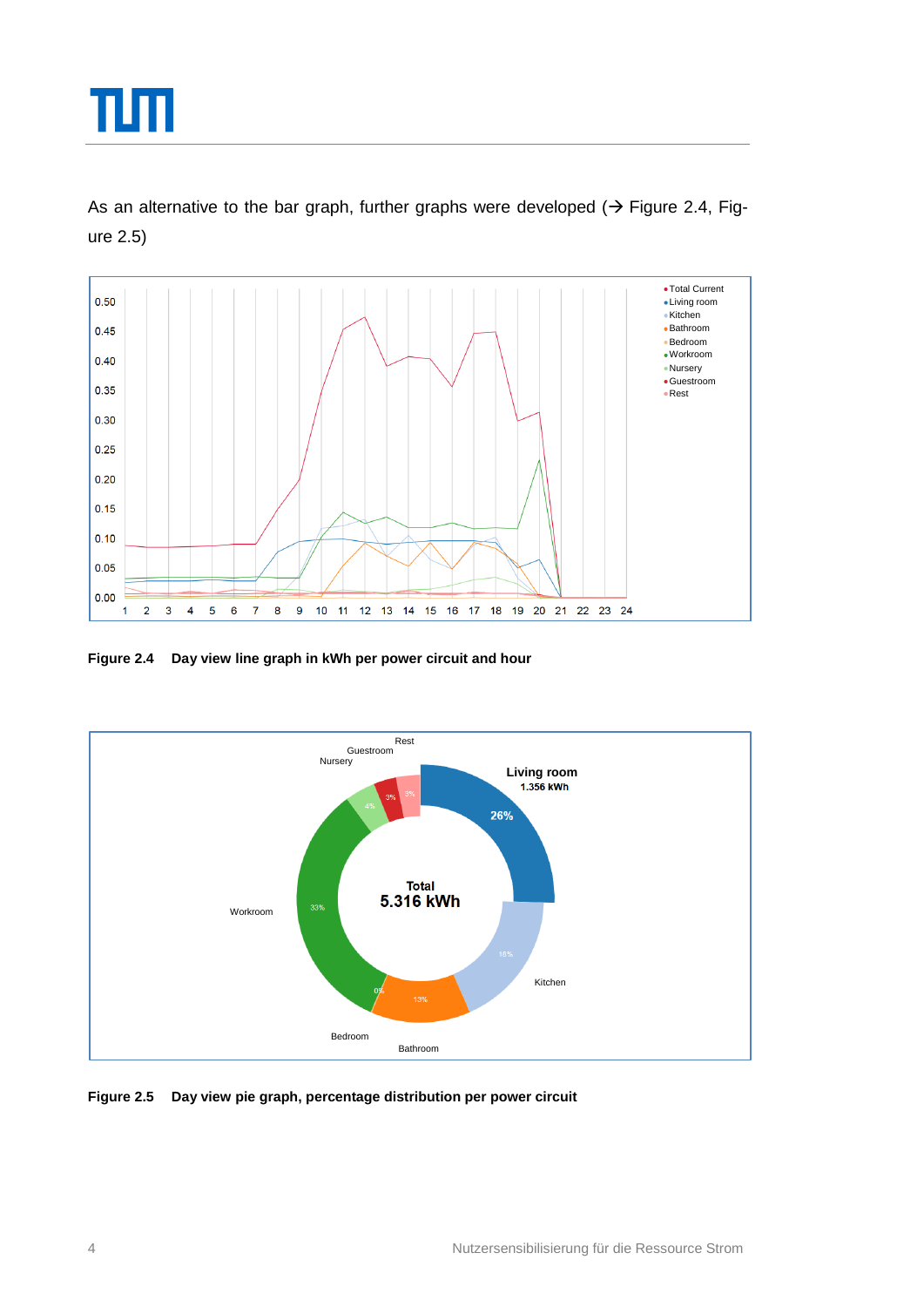

Which corresponding effects a particular user behavior entails, or with which equivalent electricity consumption would be approximated in other areas, is shown in [Figure 2.6.](#page-6-0) The time reference (hour, day, month or year) is freely selectable. Using examples from other areas which are more accessible, the user's individual power consumption is illustrated or approximated.



<span id="page-6-0"></span>**Figure 2.6 Exemplary equivalence relations of power consumption of a user on a selected day**

[Figure 2.7](#page-6-1) illustrates the incorporation of the average own power consumption compared to all project participants (e.g. households) on a selected day.



<span id="page-6-1"></span>**Figure 2.7 Comparison (ranking) among all participants on a selected day (e.g. participant 3)**

The possibility of participating in specific and freely chosen competitions aims to use the sensitization on different levels, whereby people in different everyday situations are reached. Situationally-adapted competitions combine similar groups of people, such as pupils from an educational institution, office workers or private households. They compete with each other. Through appropriate bonuses for the front rankings (e.g. issued by the community, the school, the employer, the parents, etc.), competitions also have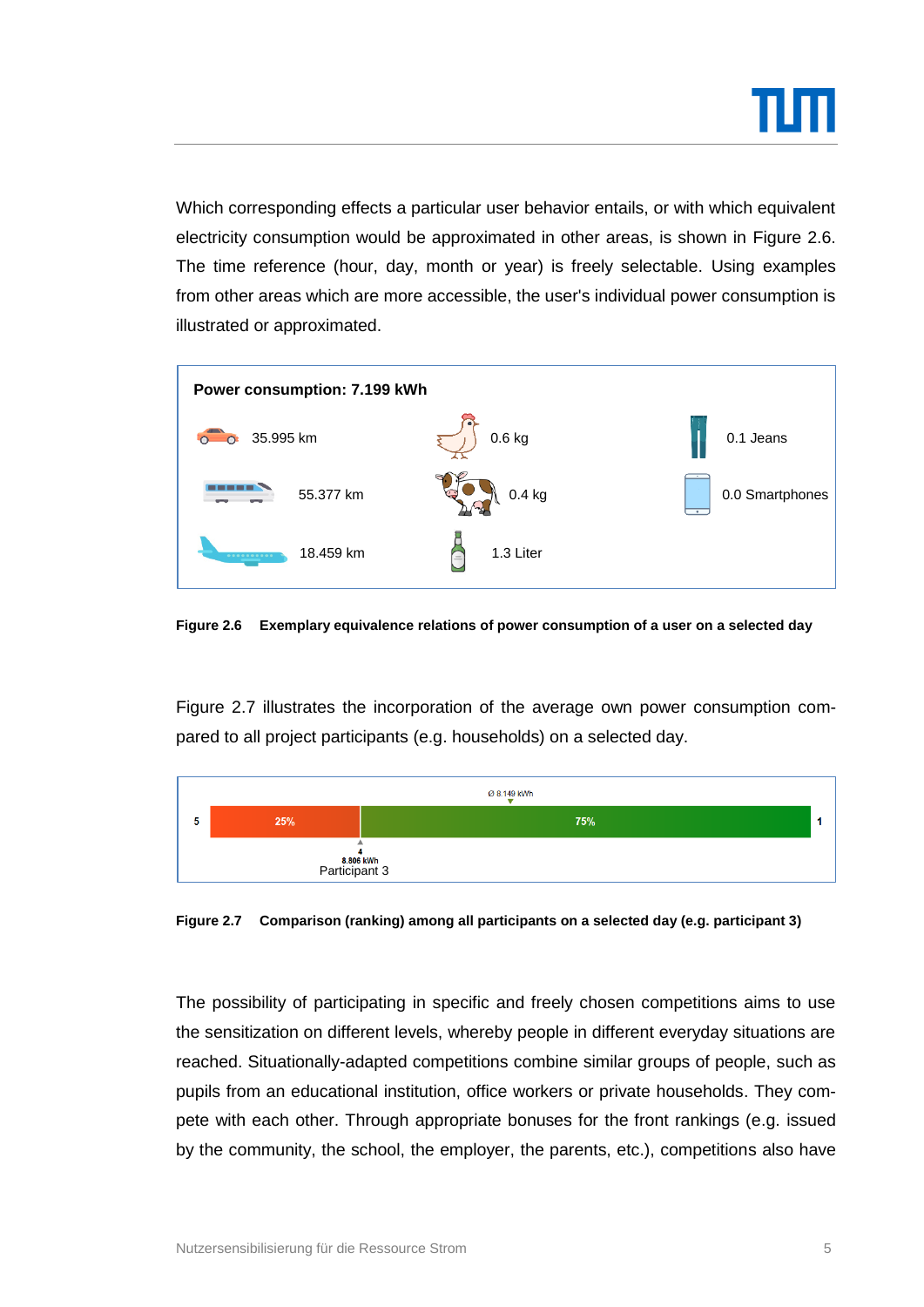

a playful character. Thus they can increase the duration of participation in the web application, on the one hand, and strengthen willingness to influence its individual power consumption on the other hand. The visualization of a competition is realized on the basis of a dynamic bar graph ( $\rightarrow$  [Figure 2.8\)](#page-7-0).



<span id="page-7-0"></span>**Figure 2.8 Comparison and ranking (competition) among all participants within the competition on a selected day**

## 3 Summary

Within the scope of the project a possibility for the visualization of power consumption data was investigated and created. The meaning of this application is to raise awareness in dealing with the resource of electricity.

The measures developed within this research project deliberately do not aim to automate processes, but rather to sensitize the consumer himself. The results of this research project based on the developed methods or visualizations (e.g. detailed views, comparisons with other participants, equivalence relations and competitions) render power consumption more easily understandable. Furthermore, rankings and competitions are also a playful way to make each user's electricity consumption more tangible.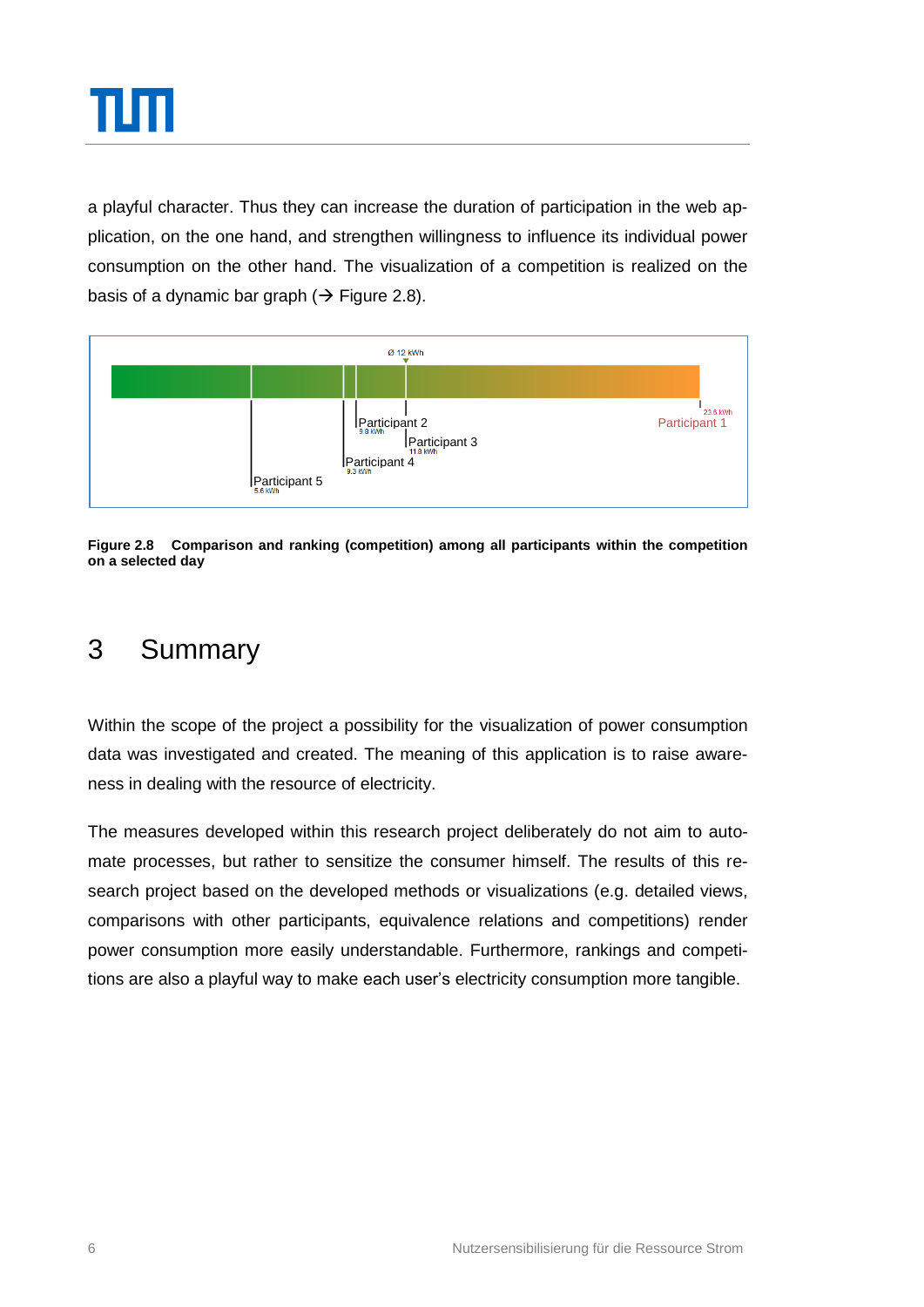

# 4 Key data

Title: Awareness of power consumption

Researcher / Project management:

Dipl.-Wirt.-Ing. Thomas Schmid, M.Sc. Sen Dong, M.Sc. Kristoffer Kramer, M.Sc.

Total cost: 163.736,90 €

Federal grant: 113.736,90 €

Duration:

May 2016 – January 2018 (18 months + 3 months cost-neutral extension period)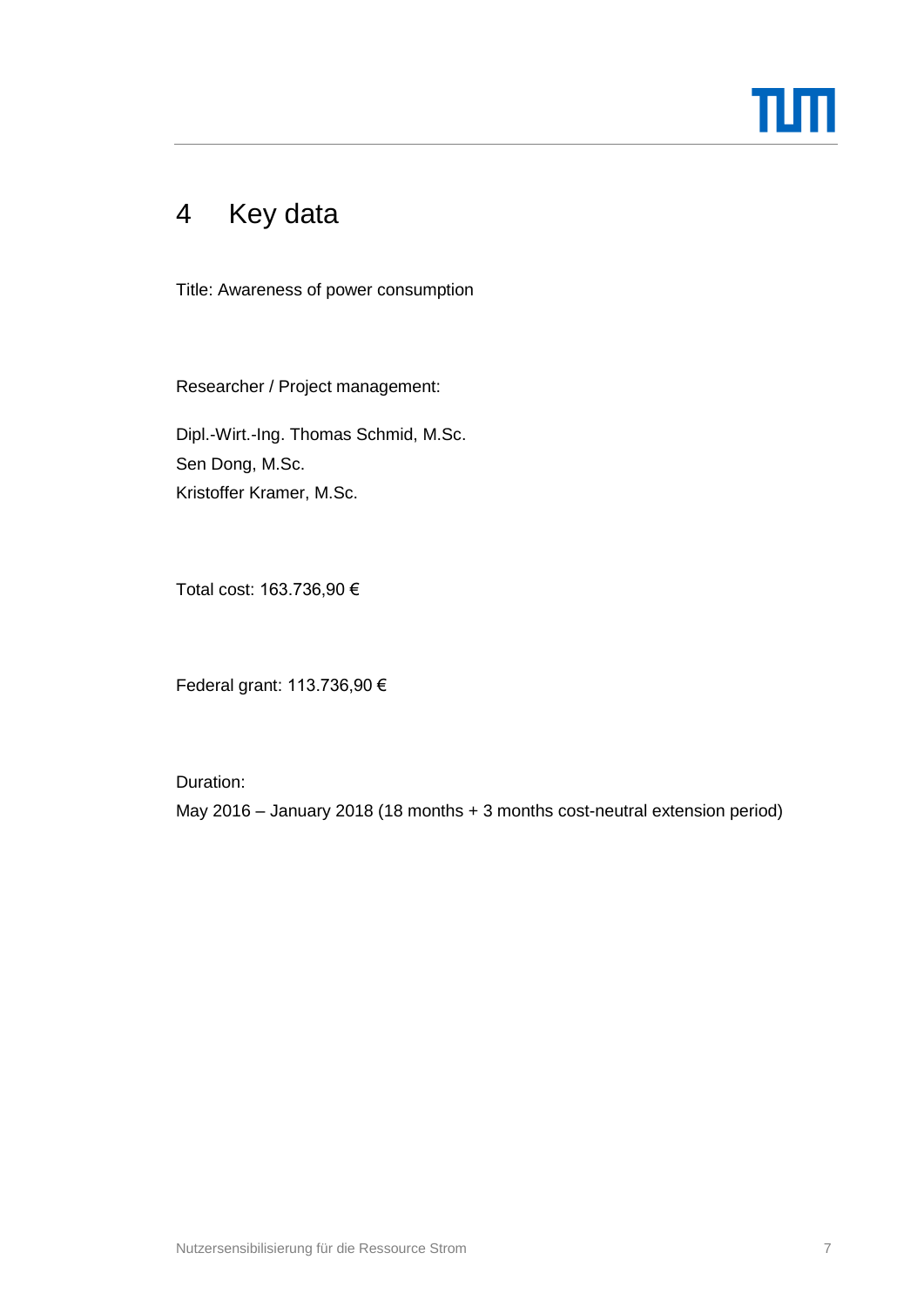# List of Figures

### **Figures**

| Figure 2.2 | Interactive annual calendar (dashboard of the visualization concept)3 |
|------------|-----------------------------------------------------------------------|
| Figure 2.3 |                                                                       |
| Figure 2.4 | Day view line graph in kWh per power circuit and hour4                |
| Figure 2.5 | Day view pie graph, percentage distribution per power circuit4        |
|            | Figure 2.6 Exemplary equivalence relations of power consumption       |
|            | Figure 2.7 Comparison (ranking) among all participants                |
| Figure 2.8 | Comparison and ranking (competition) among all participants           |